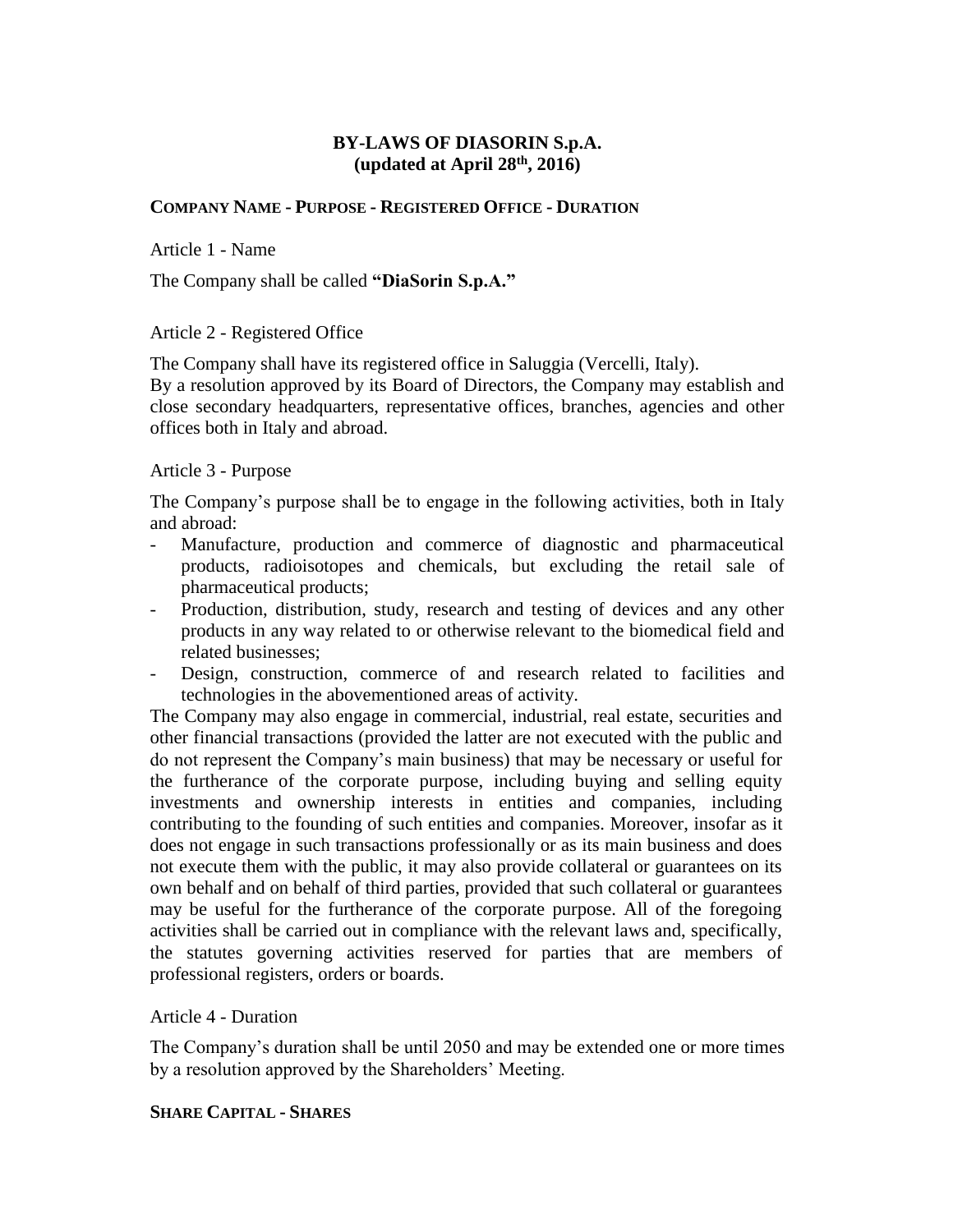### Article 5 - Share Capital - Shares

The Company's share capital is 55.948.257,00 Euro. It comprises 55.948.257 registered shares, par nominal value of 1 euro each.

The shares are registered shares, they are freely transferable and are indivisible.

In the event of a share capital increase, the preemptive right may be excluded or limited pursuant to law and may be limited to 10% of the preexisting share capital, in accordance with Article 2441, Section 4, of the Italian Civil Code.

#### Article 6 - Bonds

By a resolution approved by the Board of Directors, the Company may issue bonds of any type, within the limits imposed by the applicable laws.

Without prejudice to the right to delegate powers pursuant to Article 2420-*ter* of the Italian Civil Code, the Extraordinary Shareholders' Meeting has jurisdiction over the issuance of bonds convertible into newly issued shares.

### **RIGHT TO REQUEST THE REDEMPTION OF SHARES**

Article 7 - Right to Request the Redemption of Shares

The right to request the redemption of shares may be exercised only within the limits of and in accordance with binding provisions of the law and is always excluded when the Company's duration is extended.

### **SHAREHOLDERS' MEETINGS**

### Article 8 - Shareholders' Meeting

The Shareholders' Meeting represents all of the shareholders and its resolutions, when adopted pursuant to law and these Bylaws, are binding on all shareholders, including dissenting and/or absent shareholders.

A Shareholders' Meeting may be Ordinary or Extraordinary, pursuant to law.

The Ordinary Shareholders' Meeting that approves the annual financial statements must be convened within 120 days from the close of the fiscal year or within 180 days from the same date, when the conditions set forth in the last section of Article 2364 of the Italian Civil Code can be satisfied.

Shareholders' Meetings are convened by means of a notice containing the information required by current regulation, which shall be published within the dead line required pursuant to law:

- on the Company website;
- when required pursuant to a binding provision or a decision of the Board of Directors, **in condensed form in a national newspaper**;
- by any other means required by the applicable laws and regulations in effect at that time.

The notice of the Shareholders' Meeting may also provide the date of the second calling and, in the case of an Extraordinary Shareholders' Meeting, the date of the third calling.

Article 9 - Attendance and Representation at Shareholders' Meetings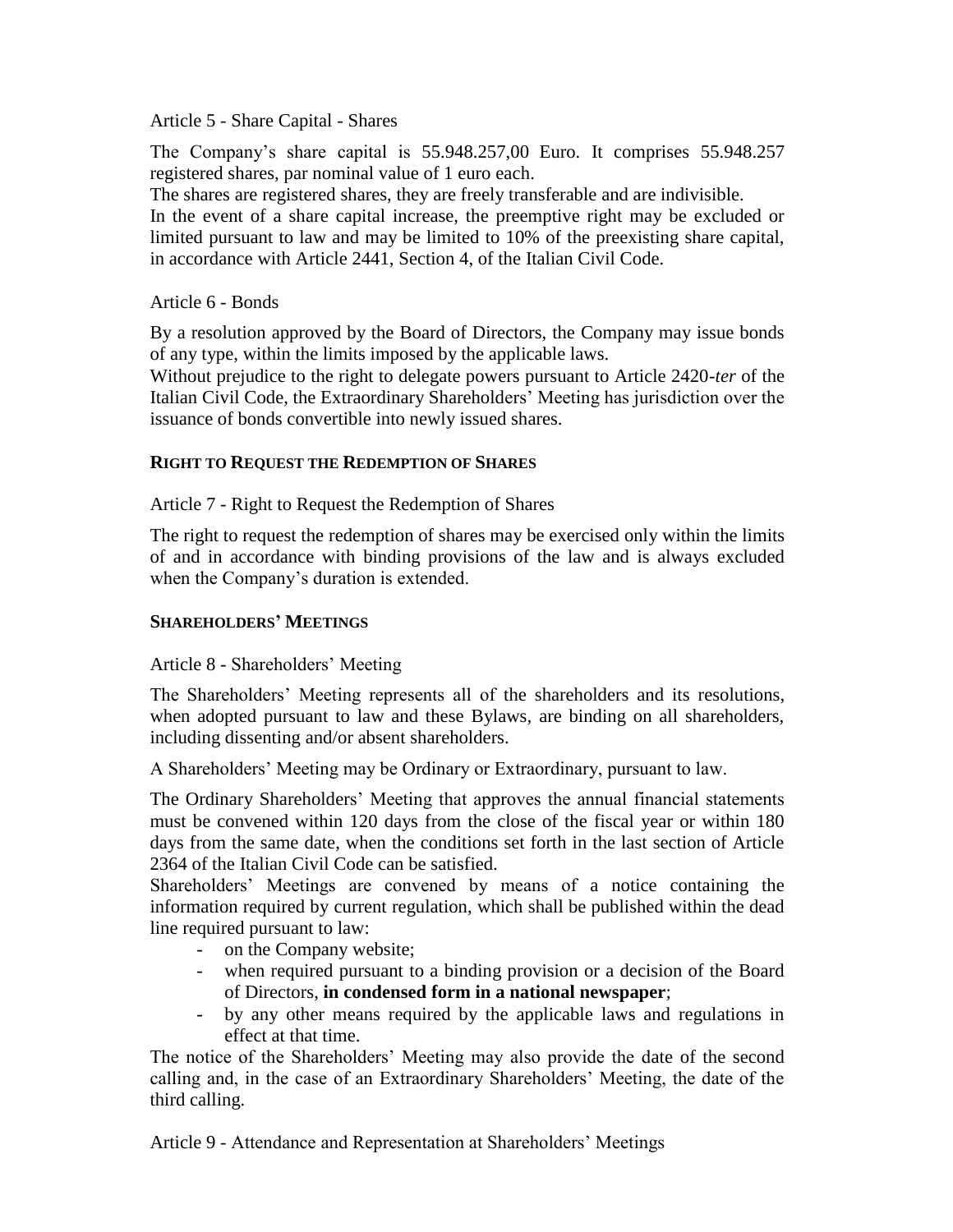Only holders of voting rights may attend a Shareholders' Meeting provided they comply with the regulations in force at that time.

Each shareholder has the right to attend Shareholders' Meetings or be represented by a third party by means of a written proxy, pursuant to and within limits of the relevant laws. Notice of the proxy to attend the Shareholders' Meeting may be given to the Company by sending the proxy statement to the electronic mail address listed in the Notice of the Shareholders' Meeting. Responsibility for verifying the effectiveness of proxies and the right to attend a Shareholders' Meeting rests with the Chairman of the Meeting.

### **Art. 9-bis - Increased voting rights**

**If the conditions and requirements of the current laws and regulations and bylaws herewith are met, the holder of ordinary shares shall have two votes for each share, in relation to shares held continuously for at least twenty-four months, and as of the date specified in the next paragraph.** 

**The voting increase shall apply after registration in the list referred to in Article 9-quater of the Bylaws (the "Special List"):** 

**a) after twenty-four months of uninterrupted ownership from registration in the Special List (the "Period") also attested by communication of the Intermediary who keeps account of the shares according to the regulation in force (the "Intermediary"), upon request of the shareholder in accordance with Article 23-bis, paragraph 3, of the Joint Regulation adopted by Consob and Bank of Italy providing the rules governing central depositories, settlement services, guarantee systems and related management companies with provision of 22 February 2008 ("Joint Regulation"), and thus with the continued registration for said period;** 

**b) following the shareholder's request applying for the registration in the Special List, the shareholder shall make a request for all or part of the shares held to the intermediary, by means of the relevant form on the Company's website; the Intermediary submits the request form to the Company accompanied by a specific communication as established pursuant to Article 23-bis, paragraph 1 and 2, of the Joint Regulation certifying share ownership and containing the clause "until revocation" and the information pursuant to Article 21, paragraph 2, of the Joint Regulation, by means of certified email; in the case of subjects other than natural persons the request form submitted to the Intermediary, who submits the application to the Company, shall specify if the subject is directly or indirectly controlled by third parties and the data identifying any parent company pursuant to Article 93 of Legislative Decree 58/1998; the Company, after verifying requirements of the current laws and regulations and Bylaws herewith are met, ensures the prompt registration in the Special List and in any case within the terms required under Article 9 quater, reporting back to the shareholder on said registration;** 

**c) with effect starting from the fifth trading day of the calendar month following the conclusion of the Period, as long as the communication of the intermediary as referred to in letter a) is received by the Company within the third trading day of the calendar month following the conclusion of the Period,**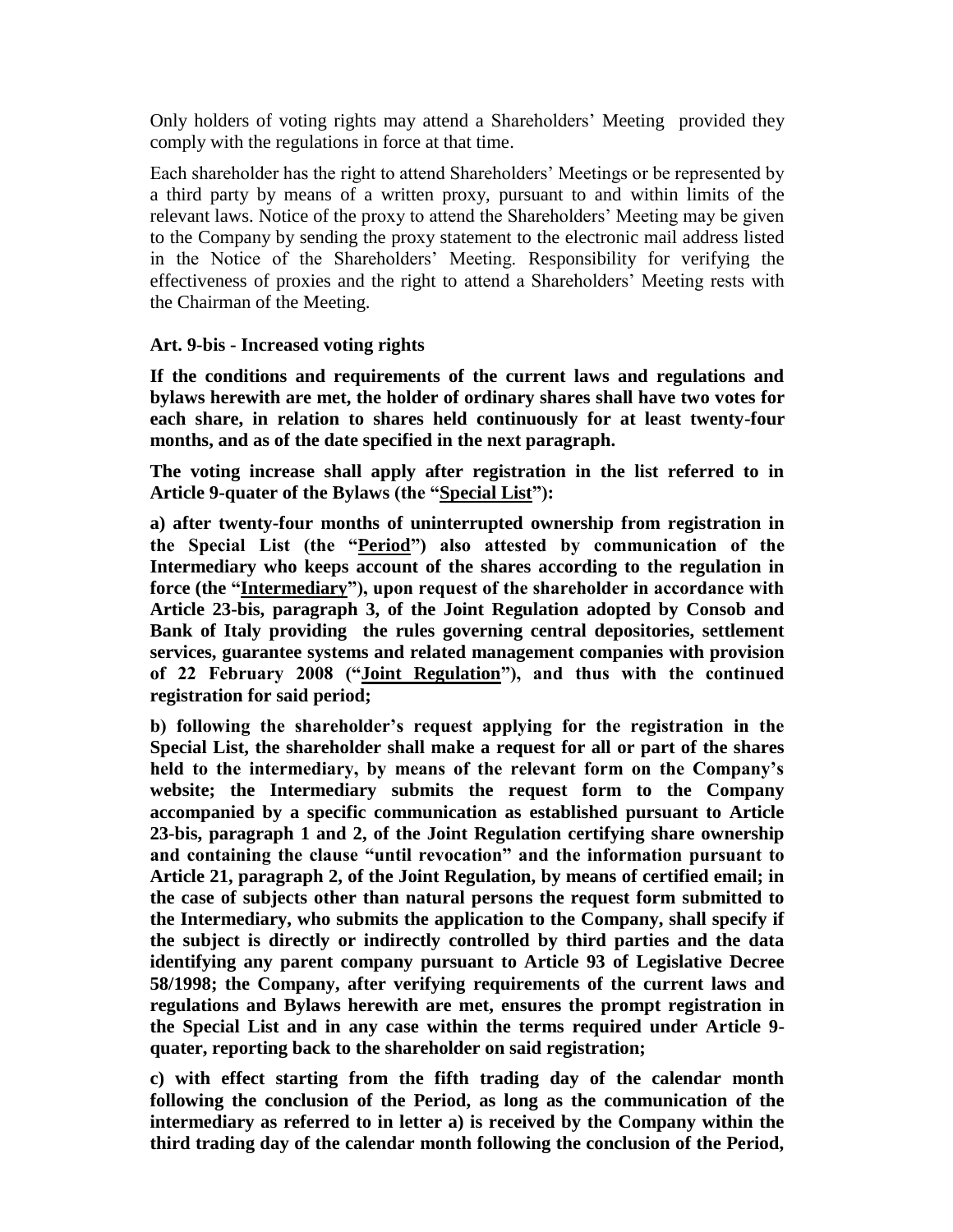**except for the provision of the following paragraph 3 of this report. It being understood that, should the communication of the intermediary as referred to in letter a) not be received by the Company within the above time-limit, increased voting right shall become effective from the fifth trading day of the calendar month following the month in which the above communication is received by the Company.** 

**In order to attend the Shareholders Meeting, the increased voting rights following the conclusion of the Period, shall have effect at the date provided pursuant to Article 83-sexies, paragraph 2, of the Legislative Decree 58/1998 (record date), provided that within this date the Company has received the Intermediary's communication as referred to in second paragraph, letter a) of this report;**

**In cases as referred to in second paragraph, letter c), and third paragraph above, the shareholder shall submit a request to the Intermediary for the assignment of increased voting rights for the shares it holds and for which entitlement has been accrued pursuant to law and to the bylaws by means of a specific form to be supplied by the Intermediary who will also issue the communication as referred to in second paragraph, letter a) of this report; the Intermediary shall transmit the request to the Company together with the aforementioned communication by means of certified email.** 

**The voting increase already accrued or, if not accrued, the period of ownership required for accrual of voting increase, shall be maintained upon communication from the intermediary to the Company pursuant to article 23 bis, paragraph 8, of the Joint Regulations:**

**a) in case of succession pursuant to death, in favor of the successor and/or legatee thereof;**

**b) in the case of merger or demerger of the holder of the shares in favor of the company resulting from the merger or the beneficiary of the demerger.**

**The increased voting rights shall also apply, upon communication from the intermediary to the company pursuant to article 23-bis, paragraph 4, of the**  Joint Regulations to the ordinary shares ("New Shares"): (i) assigned in the **event of free share capital increase under article 2442 of the Civil Code payable to the holder in relation to the shares for which the increased voting right has already accrued (the "Original Shares"); and (ii) subscribed by the holder of the Original Shares in the exercise of the option right applicable in respect of said shares. The increased voting right shall also apply to the New Shares payable in exchange for the Original Shares in the event of a merger or demerger, as long as the merger or demerger provides for it and in the terms described therein.**

**In the cases referred to in the paragraph 6 above, the New Shares shall acquire the increased voting right from the time of registration in the Special List, with no need for the additional term of the Period. If the voting increase for the Original Shares has not yet accrued, but is in the process of accruing, the voting increase shall apply to the New Shares concerning the registration in the Special List from completion of the period of ownership calculated from registration of the Original Shares in the Special List.**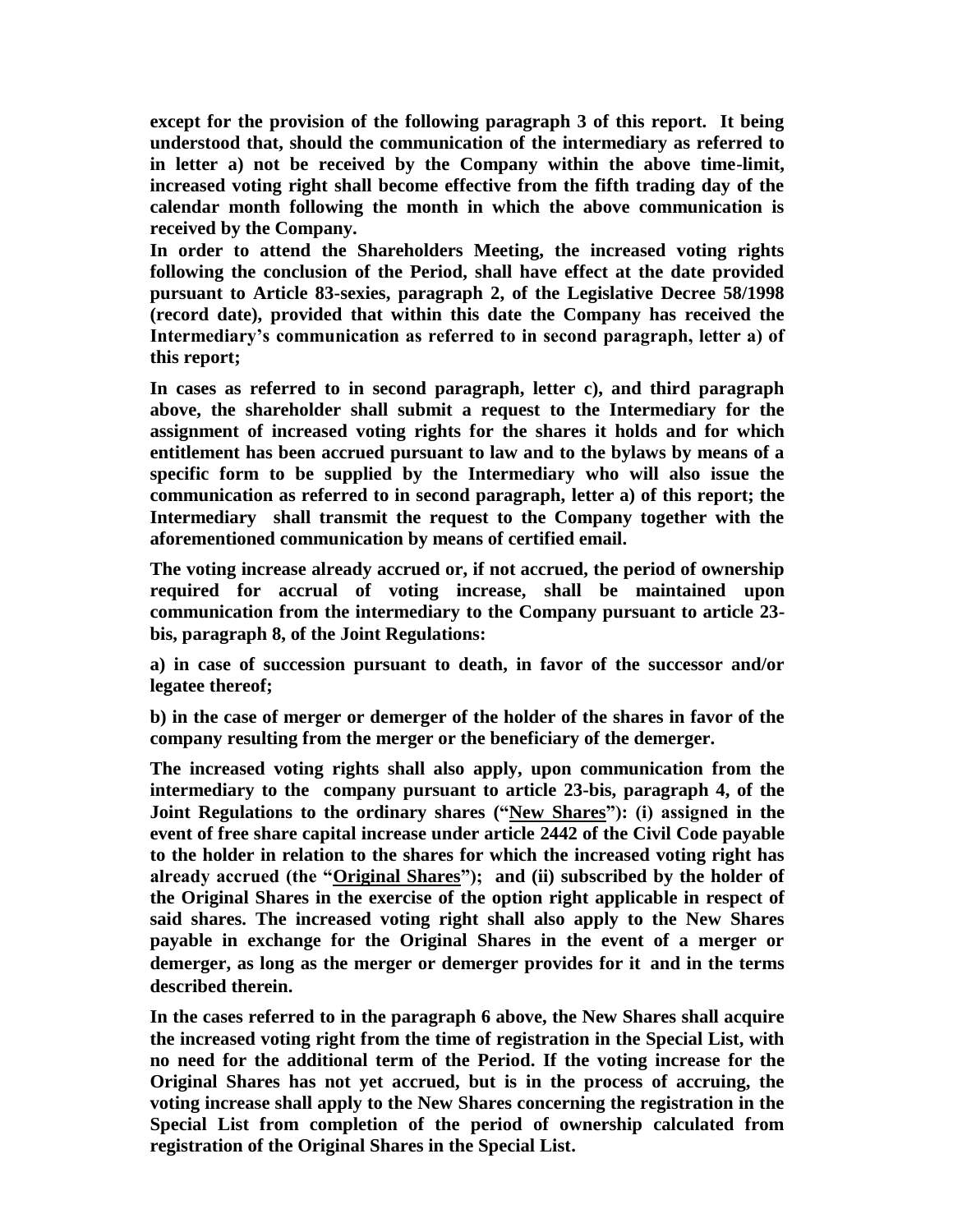**The vote increase shall cease to apply for shares (i) to be transferred for payment or free of charge, or pledged, subject to usufruct and other constraints that attribute the voting right to a third party, (ii) owned by companies or entities (the "Participants") that own shareholdings exceeding the threshold pursuant to Article 120, paragraph 2 of the Legislative Decree 58/1998 in case of transfer of any kind, free or upon payment, of the direct or indirect control (which concerns the case in Article 2359, paragraph 1, of the Civil Code), in the Participants themselves, it being understood that, for the purpose of the above, they do not constitute a transfer relevant to the cases in paragraph 5 above in this report.**

**The increased voting right shall cease to apply in case of waiver of the holder, in whole or in part, of the voting increase, through a withdrawal communication (total or partial) to the registration carried out by the Intermediary upon shareholder's request in the Special List, pursuant to Article 23-bis, paragraph 6, of the Joint Regulation; said regulation shall reach the Company by the third trading day of the calendar month following the period in which the holder has made use of waiver option and by the trading day prior the date provided under Article 83-sexies, paragraph 2, of the Legislative Decree 58/1998 (record date). The waiver is, in any case, irrevocable and the increased voting right can be newly acquired with a new registration within the special list along with the completion of the full Period.** 

**Shareholders registered in the Special List agree that the intermediary shall report and shall be required to disclose by the third trading day of the calendar month following the month of occurrence, and in any case by the trading day prior the date provided under Article 83-sexies, paragraph 2, of the Legislative Decree 58/1998 (record date) all circumstances and events that, under the current provisions and the Bylaws, invalidate the conditions for the vote increase or affect the ownership of the same.**

### **Article 9-ter - Effects of increased voting rights**

**The party entitled to the increased voting rights shall be legitimized to exercise the voting right by providing appropriate communication in the manner required by applicable law and the bylaws herewith and subject to ascertainment by the Company of the absence of impediments.** 

**For the purposes of attendance and voting at the Shareholders' Meeting, the legitimacy and ascertainment by the Company shall be as of the date pursuant to Article 83-sexies, paragraph 2 of the Legislative Decree 58/1998 (record date).**

**The increased voting right pursuant to Article 9-bis is calculated for each resolution approved by the Shareholders' Meeting and to determine the quorum for the constitution of the shareholders' meeting and for resolutions which regards the share capital quotas.** 

**The increase shall have no effect on the rights, other than voting, due and exercisable under the possession of specific capital rates and also, among other things, for the determination of the rates of capital required for the submission of lists for the election of corporate bodies, for the exercise of liability under**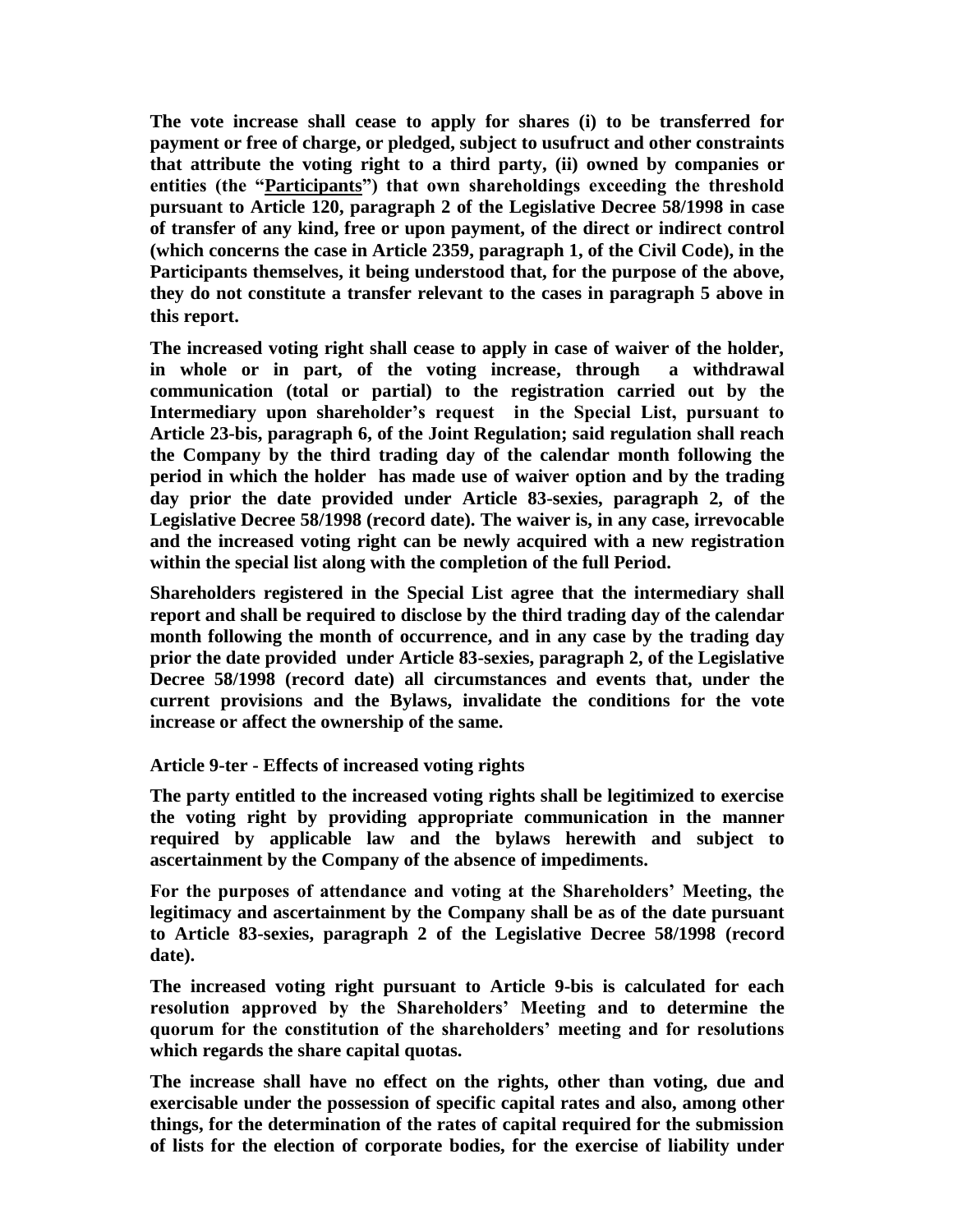**article 2393-bis Civil Code, for the calculation of rates required for the appeal, for any reason and for any cause, of shareholders' meeting resolutions.**

## **Article 9-quater - Special List**

**The Company shall establish and maintain, in the manner provided for keeping the shareholders' register, the Special List in which the shareholders that have requested the vote increase are registered, upon their request.** 

**The Special List contains the information specified in the applicable regulations and the Bylaws herewith.**

**The Special List is updated by the fifth trading day from the end of each calendar month and, in any case, by the trading day following the date as set forth in Article 83-sexies, paragraph 2 of the Legislative Decree 58/1998 (record date), pursuant to Articles 9-bis and 9-ter.**

**The Company shall proceed with cancellation from the Special List for renunciation and upon request, also ex officio, of the party concerned, in the event it has been informed of the occurrence of events that result in the loss of the increased voting right or however the absence of the conditions for its acquisition, informing the Intermediary, in accordance with terms and conditions required by current regulations.**

**The Special List is subject to, if compatible, the provisions related to the shareholders' registry and any other provision on this subject for that concerning the disclosure of information and inspection rights of shareholders.**

Article 10 - Convening, Chairing and Managing Shareholders' Meetings

Ordinary and Extraordinary Shareholders' Meetings are deemed to have been validly convened and can approve resolutions by the majorities required pursuant to law.

Shareholders' Meetings are chaired by the Chairman of the Board of Directors or, in his absence, by the Deputy Chairman (if one has been appointed) or a person designated by the Shareholders' Meeting, in that order.

The Chairman of the Meeting, who may rely on the assistance of specifically designated parties, is responsible for checking that the Meeting has been properly convened, ascertaining the identity of the attendees and their right to attend, managing the Meeting and verifying voting results.

Upon a motion by the Chairman, the Shareholders' Meeting may appoint a secretary and, if necessary, two ballot counters.

The resolutions adopted by the Shareholders' Meeting are recorded in Minutes signed by the Chairman and the Secretary.

When required by law and whenever the Chairman deems it appropriate, the Minutes may be drawn up by a notary public selected by the Chairman. In such cases, the notary shall also serve as secretary.

### **MANAGEMENT OF THE COMPANY**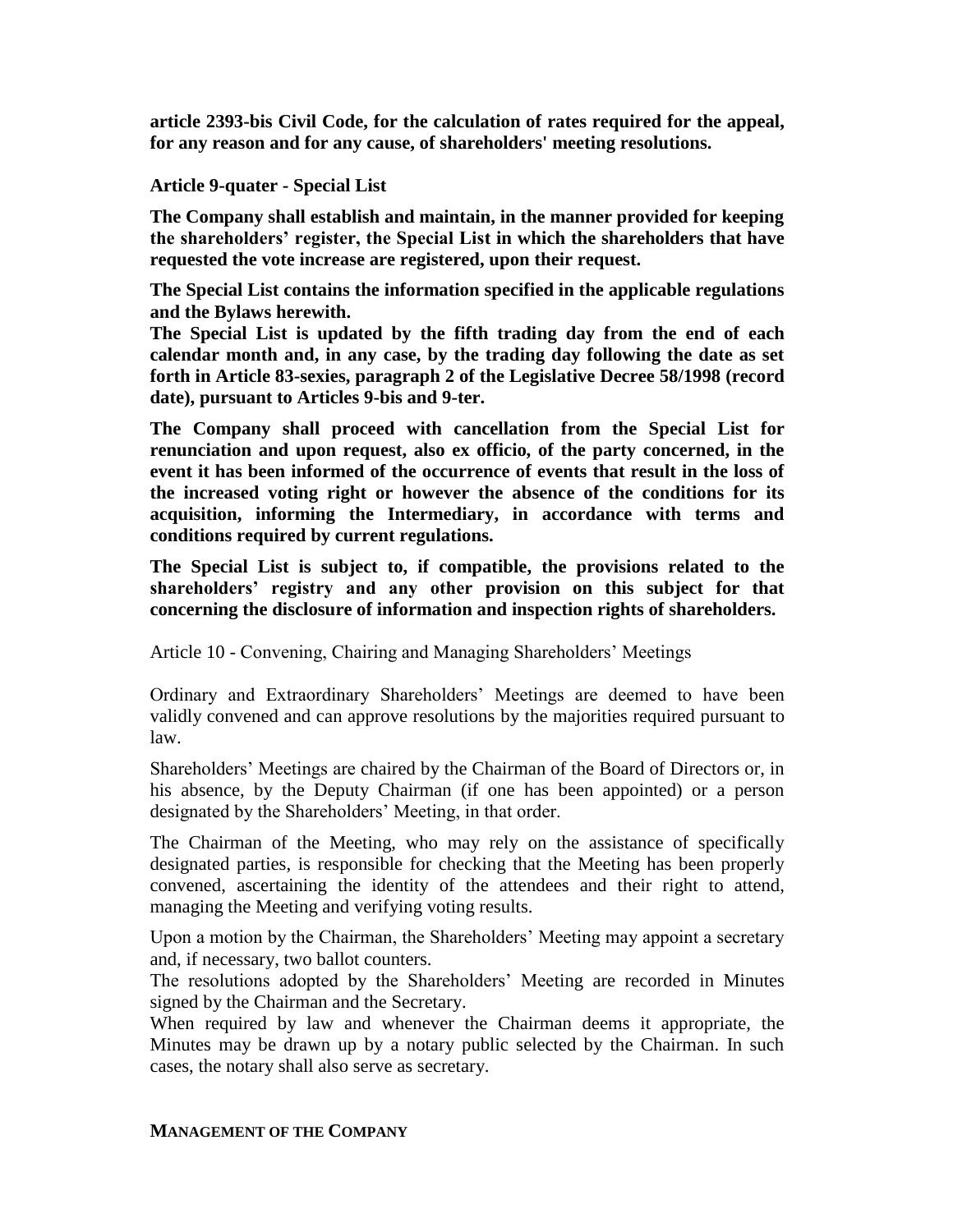#### Article 11 - Board of Directors

The Company is managed by a Board of Directors that can comprise between seven and 16 members. Keeping these boundaries in mind, the Shareholders' Meeting determines how many Directors should serve on the Board at the time of their election and decides the length of their term of office, which, however, may not exceed three years. Directors may be reelected.

In order to be allowed to serve as Directors, candidates must meet the requirements of the relevant laws and regulations. Directors must also possess the qualifications set forth in the provisional statutes currently in force. A minimum number of Directors must match the minimum number of Directors who, pursuant to the abovementioned statutes, are required to meet the independence requirements set forth in Article 148, Section 3, of Legislative Decree No. 58/1998. An intervening inability by a Director to meet the abovementioned independence requirements will not automatically cause him or her to lose his or her office, provided that the number of Directors who meet the independence requirements is consistent with the statutory minimum.

The Board of Directors, in compliance with the laws currently in force on gender balance, is elected on the basis of slates of candidates filed by shareholders in the manner described below. In the abovementioned slates, candidates must be listed and identified in consecutive order.

Slates filed by shareholders, duly signed by the filers, must be deposited at the Company's registered office, where they must be available to anyone upon request, at least 25 (twenty-five) days prior to the date of the first calling of the Shareholders' Meeting and must meet the additional disclosure and filing requirements set forth in the provisional regulations currently in force.

Each shareholder, shareholders who are parties to a shareholders' agreement that qualifies as such pursuant to Article 122 of Legislative Decree No. 58/1998, the Company's controlling party, its subsidiaries and joint ventures that qualify as such pursuant to Article 93 of Legislative Decree No. 58/1998, may not file or participate in the filing, directly or through a third party or a nominee, of more than one slate and may not vote for multiple slates. Each candidate can be included on only one slate, on penalty of losing the right to be elected. Votes cast in violation of this prohibition will not be attributed to any slate.

Slates of candidates may be filed only by shareholders who, alone or in combination with others, represent at least 2.5% (two point five percent) of the shares that convey the right to vote at Ordinary Shareholders' Meetings, or any lesser percentage that may apply pursuant to relevant provisions of laws or regulations.

Slates must be accompanied by the following information: (i) the names of the shareholders who are filing the slate, the total percentage interest held; (ii) affidavits by which the individual candidates accept the nomination and attest, under their responsibility, that there are no issues that would impede their election or make it incompatible and that they possess the qualifications required pursuant to law to serve in the respective capacities; and (iii) *curricula vitae* setting forth the personal and professional qualifications of each candidate and indicating whether a candidate qualifies as an independent Director. In addition, a certification issued by an intermediary qualified pursuant to law confirming, at the time when a slate is filed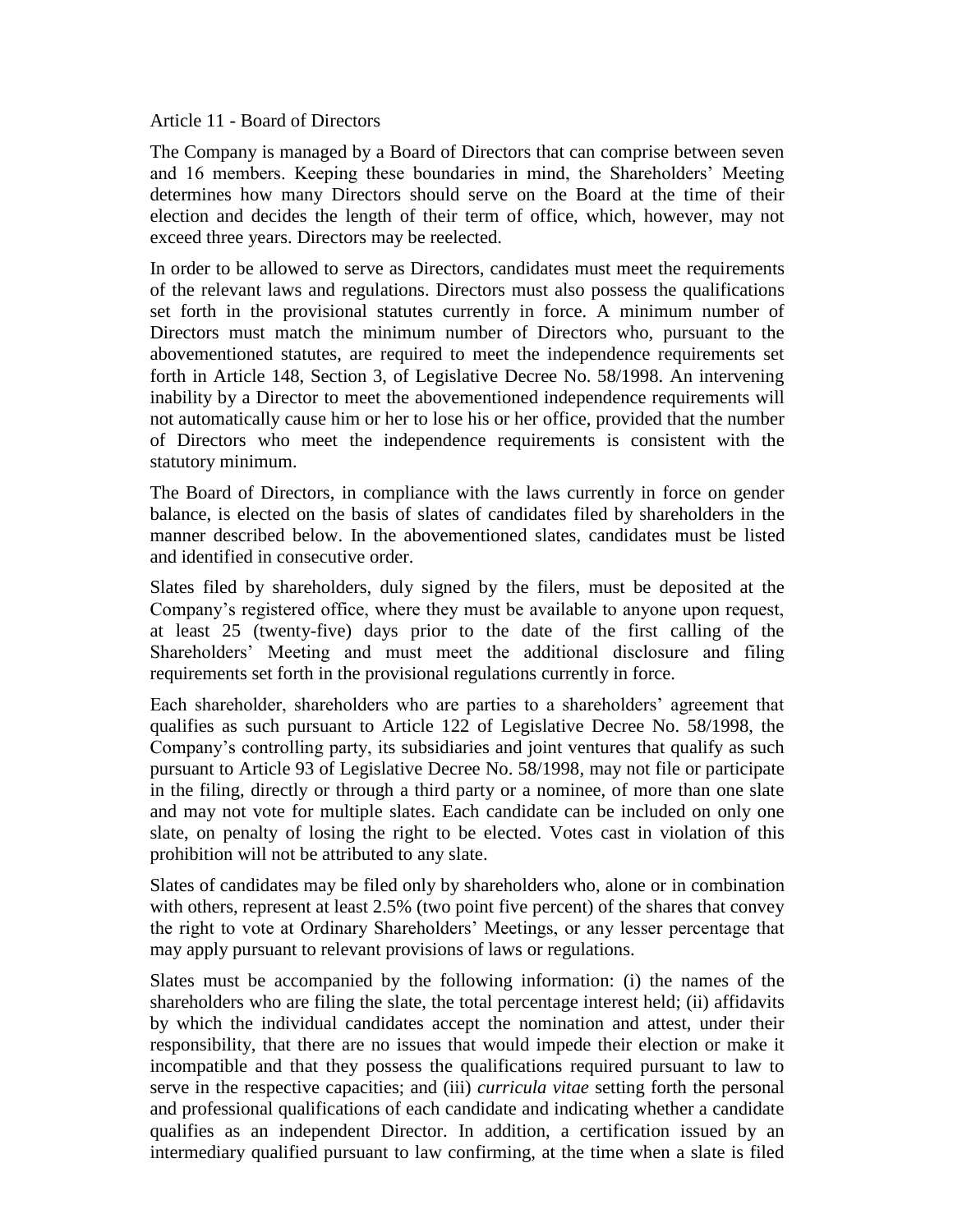with the Company, the ownership of the number of share required for eligibility to file a slate must be filed within the deadline required by the regulations governing the publication of the slates by the Company.

Slates filed with a number equal to or with more than 3 candidates shall be composed by candidates belonging to both genders so that the least represented gender is awarded at least one-fifth of the seats (for the first term of office starting after August 12, 2012) and at least one-third (rounded up) of the seats for the next terms of office.

Slates filed in a manner that does not comply with the foregoing provisions shall be treated as if they were never filed.

The election of the Board Directors shall be carried out as follows:

a) All except one of the Directors that need to be elected shall be taken from the slate that received the highest number of votes , in the consecutive order in which they are listed on the slate;

b) The remaining Director shall be taken from a minority slate that is not connected in any way, directly or indirectly, with the shareholders who filed or voted for the slate referred to in paragraph a) above and has received the second highest number of votes cast by the shareholders, selecting the first of the candidates who are listed in consecutive order on the slate.

It being understood that, should the minority slate referred to in paragraph b) above fail to receive a percentage of the votes equal to at least half the required percentage for filing a slate, as stated above, all of the Directors that need to be elected shall be taken from the slate that received the highest number of votes referred to in paragraph a) above.

If the candidates elected in the manner described above do not include a sufficient number of Directors who meet the independence requirements that apply to Statutory Auditors pursuant to Article 148, Section 3, of Legislative Decree No. 58 of February 28, 1998 to achieve the minimum statutory percentage of the total number of elected Directors, the non-independent candidate elected last in consecutive order from the slate that received the highest number of votes, as referred to in Letter a), Paragraph Eight, of this Article, shall be replaced with the first non-elected independent candidate who is listed next in consecutive order in the same slate or, otherwise, the first non-elected independent candidate listed in consecutive order on the other slates, based on the number of votes received by each candidate. This replacement procedure shall be applied repeatedly until the Board of Directors includes a number of Directors who meet the requirements of Article 148, Section 3, of Legislative Decree No. 58 of February 28, 1998 equal to at least the statutory minimum. If this procedure fails to produce the result explained above, the replacement will be carried out by means of a resolution approved by the Shareholders' Meeting with a plurality of the votes, after the names of the candidates that meet the abovementioned requirements have been placed in nomination.

Moreover, if the candidates elected with the manner above described does not comply with the laws currently in force on gender balance, the candidate of the gender more represented elected as the latest in consecutive order from the slate that received the highest number of votes shall be replaced by the first candidate of the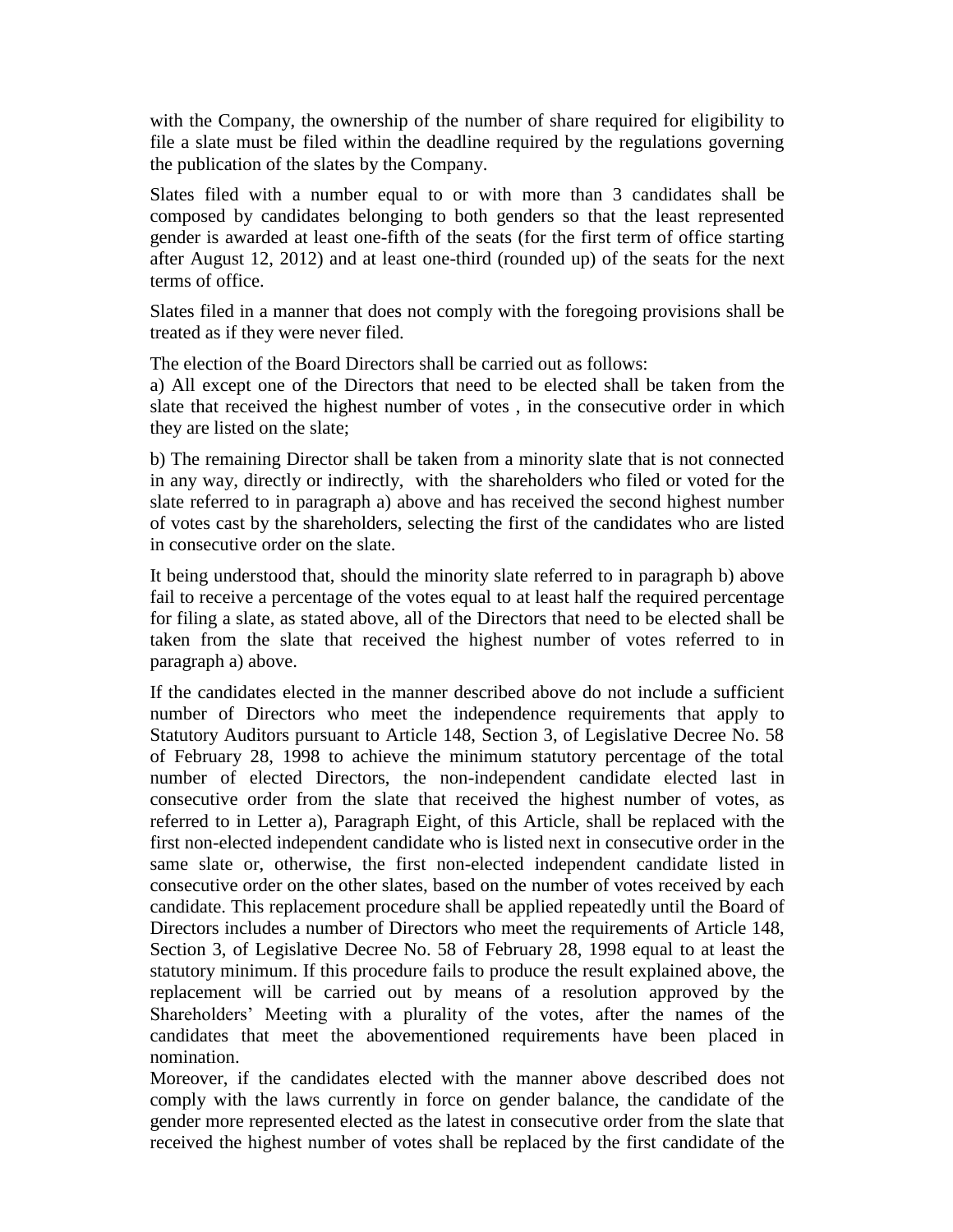gender less represented in consecutive order not elected taken by the same slate. This replacing procedure will be applied until the composition of the board of directors comply with the laws currently in force on gender balance. If this replacing procedure does not assure the gender balance, the replacing will be carried out by shareholders' meeting resolving with majority required pursuant to law, upon submission of candidates belonging to the gender less represented.

If only one slate is filed or if no slate is filed, the Shareholders' Meeting shall approve its resolutions with the majorities required by law without being required to comply with the procedure described above.

If one or more Directors cease to be in office during the course of the year, provided the majority of Board members are still Directors elected by the Shareholders' Meeting, they shall be replaced in the manner described below, in accordance with the provisions of Article 2386 of the Italian Civil Code:

a) The Board of Directors nominates as replacements candidates taken from the same slate to which the Directors no longer in office belonged and the Shareholders' Meeting votes with the majorities required pursuant to law and in accordance with the principle described above;

b) Should there be no unelected candidates left in the abovementioned slate of candidates or candidates with the required qualification or if the provisions of Letter a) above cannot be complied with for any reason, the Board of Directors and the Shareholders' Meeting elect replacements with the majorities required pursuant to law, without slate voting.

In all cases, the Board of Directors and the Shareholders' Meeting shall carry out the election in a manner that will result in the election of a total number of independent Directors equal to at least the minimum number required by the relevant statute provisionally in force, in compliance with the laws currently in force on gender balance.

If the majority of the Directors elected by the Board of Directors ceases to be in office, the entire Board of Directors shall be deemed to have resigned and a Shareholders' Meeting must be convened promptly by the Directors still in office to elect a new Board.

If the number of elected Directors is less than the maximum allowed by the first paragraph of this Article, while the Board of Directors is in office, the Shareholders' Meeting may increase their number up to the maximum referred to in the abovementioned first paragraph.

Additional Directors shall be elected with the majority votes required pursuant to law.

Article 12 - Corporate Governance Posts - Chairman

The Board of Directors elects from among its members a Chairman and, if appropriate, a Deputy Chairman. The Board may also appoint one or more Managing Directors and a permanent Secretary, who need not be a Director.

The Chairman presides over the meetings of the Board of Directors. If the President is absent or incapacitated, he is replaced by the Deputy Chairman or the oldest Director, in this order.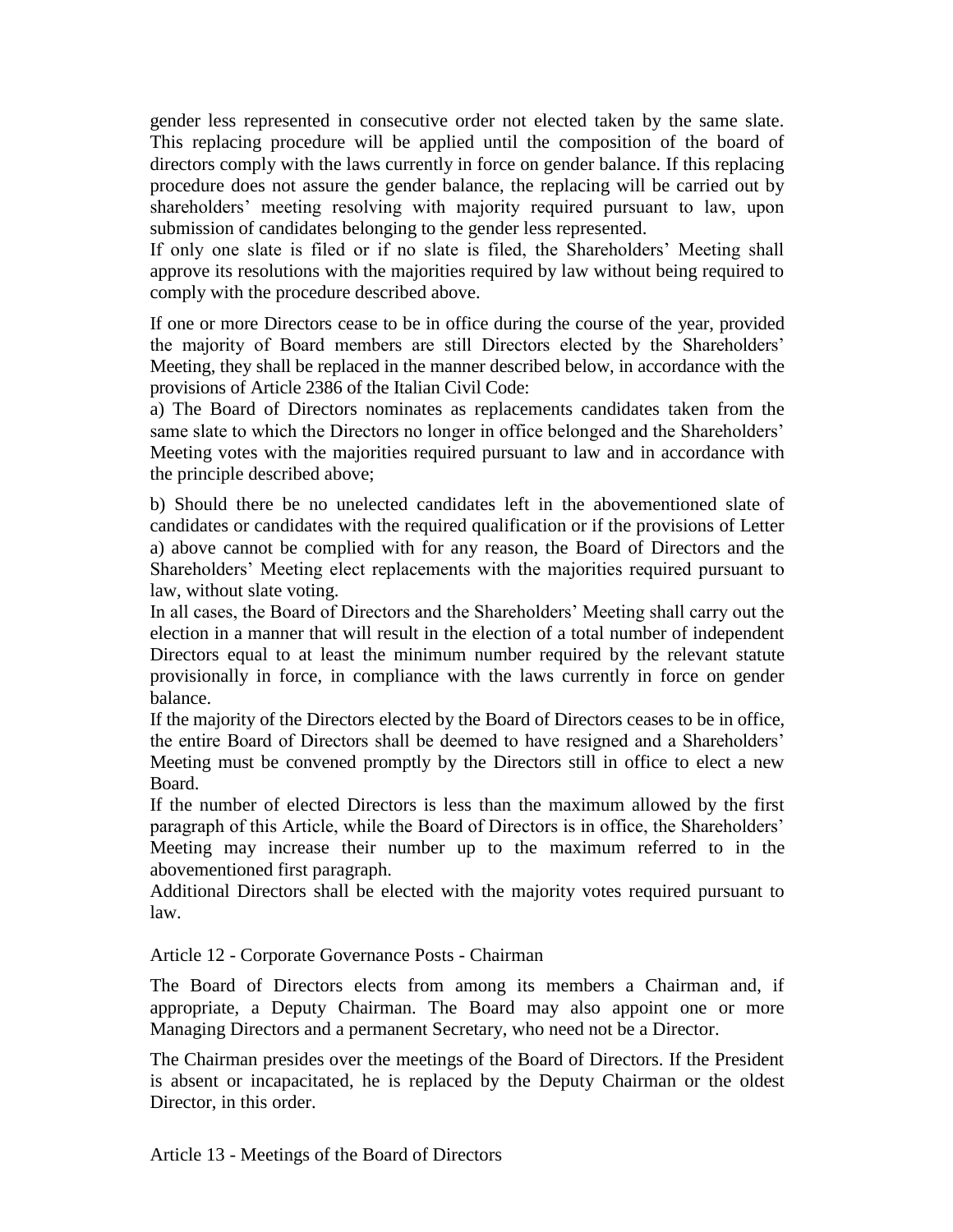The Board of Directors meets at the Company's registered office, or at a different location. Board meetings are called by the Chairman, whenever he deems it appropriate, or upon a request by the Managing Director (if one has been appointed) or at least three Directors, without prejudice to the rights of other parties to call Board meetings pursuant to law.

If the Chairman is absent or incapacitated, Board of Directors meetings are called by the party who is replacing him in accordance with the last paragraph of Article 12. Notice of Board meetings shall be given by means of a registered letter, fax or email sent at least three days before (in urgent cases, by telegram, fax or e-mail sent at least twenty-four hours before) the date of the meeting to all Directors and Statutory Auditors in office at the domiciles or addresses which they provided.

The notice of the meeting shall list the day, time and place of the meeting and the meeting's Agenda. Compatibly with the need for confidentiality, the Chairman shall provide the Directors in advance with adequate information about the items on the Agenda.

The Board of Directors may validly approve resolutions even in the absence of a formal notice, provided all Directors and Statutory Auditors in office are present.

Meetings of the Board of Directors may be held by teleconference or videoconference, provided that all participants can be identified, are able to follow the discussion and participate in real time in the discussion of the items on the Agenda and can receive, transmit and view documents. If these conditions are met, the meeting of the Board of Directors is deemed to have been held at the place where the Chairman or the Secretary are located, so as to allow the minutes of the meeting to be recorded in the Minute Register and signed.

On the occasion of Board meetings, but not less frequently that once a quarter, the Board of Directors and the Board of Statutory Auditors shall be informed by the corporate governance bodies to whom powers have been delegated about transactions with a material impact on the Company's income statement, financial position and balance sheet, particularly when Directors have an interest in these transactions, either directly or on behalf of third parties, or the transactions could be influenced by the party that exercises management and coordination authority over the Company.

When timing considerations require it, the abovementioned information may be provided to the Board of Statutory auditors at meetings of the Executive Committee.

Article 14 - Board of Directors Resolutions

Meetings of the Board of Directors shall be deemed to have been validly convened when the majority of the Directors in office is present.

Resolutions are adopted with a majority of the votes of the Directors attending the meeting. In case of a tie, the Chairman has the tie-breaking vote.

Article 15 - Powers of the Board of Directors

The Board of Directors has the most ample powers to manage the Company.

The Board of Directors, specifying the powers that it is delegating, may:

a) appoint some of its members to an Executive Committee, to which it may delegate some of its attributions, except for those expressly reserved for its jurisdiction pursuant to law, determining its powers and rules of operation;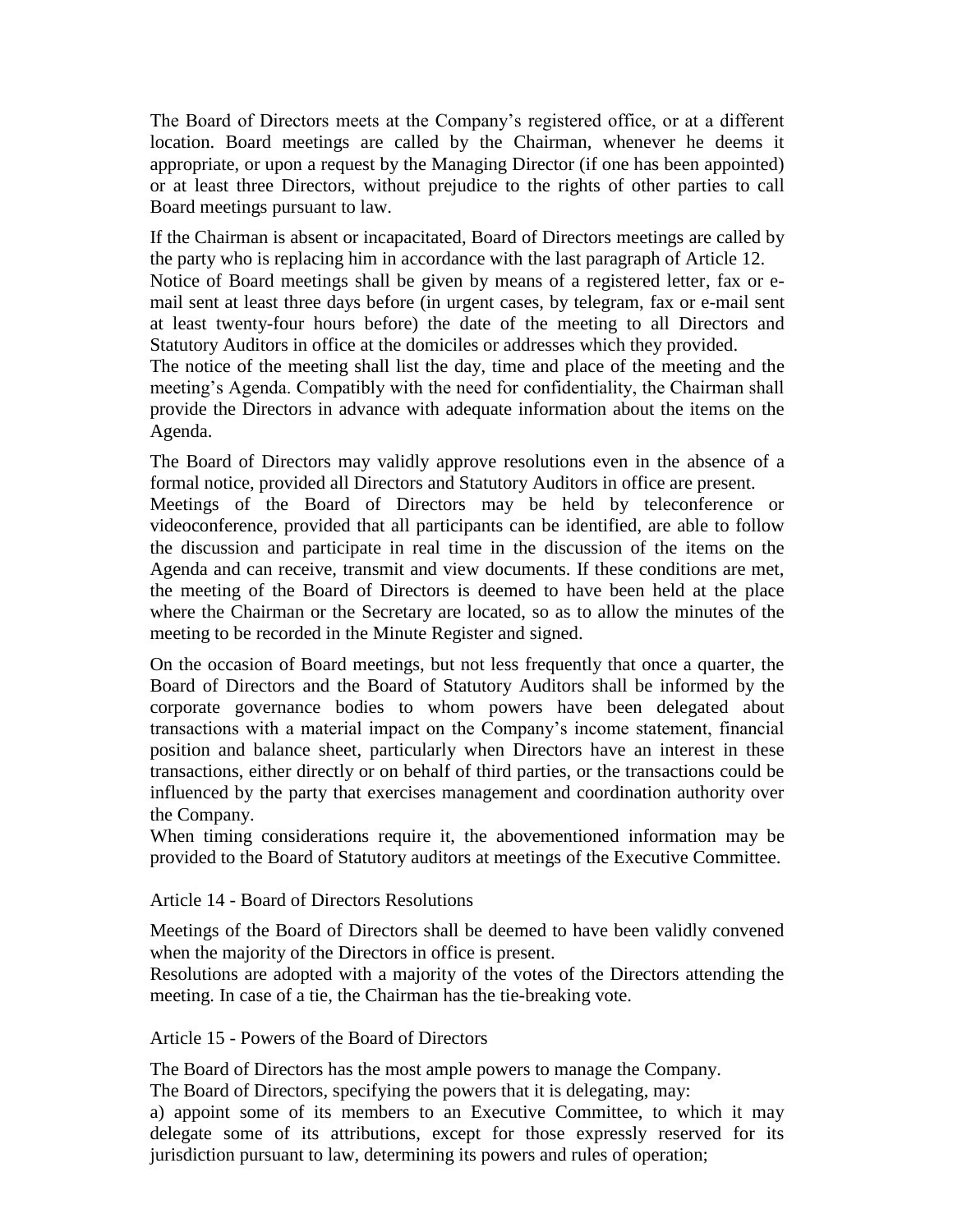b) delegate some of its powers, specifying the limits thereof, to one or more of its members and entrust them with special assignments:

c) establish committees, determining their composition and tasks.

The Board of Directors, acting with the mandatory input of the Board of Statutory Auditors, shall appoint and dismiss the Accounting Documents Officer required pursuant to Article 154-*bis* of Legislative Decree No. 58 of February 24, 1998 and determines his or her compensation. The Corporate Accounting Documents Officer must meet the integrity requirements of the relevant statutes currently in force for those who perform administrative and management functions, as well as professional requirements that include specific expertise in administrative and accounting issues. Expertise in these areas must be verified by the Board of Directors and must be the result of work performed in a position of sufficiently high responsibility for an adequate length of time.

Pursuant to Article 2365 of the Italian Civil Code, the Board of Directors also has jurisdiction (which may not be delegated to anyone but may be ceded to the Shareholders' Meeting) over the adoption of resolutions concerning the following:

- mergers and demergers, when allowed pursuant to law;
- the opening and closing of secondary offices;
- reductions of share capital when shareholders elect to request the reimbursement of their shares;
- amendments to the Bylaws required pursuant to law;
- moving the Company's registered office to another location in Italy.

### Article 16 - Compensation of Directors

Directors are entitled to be reimbursed for expenses incurred in connection with their office.

The Shareholders' Meeting may set a total amount as compensation for all of the Directors, except for those who have been delegated to perform operational functions.

The compensation of these Directors shall be determined by the Board of Directors with the input of the Board of Statutory Auditors.

As an alternative to the provisions of the preceding paragraphs, the Shareholders' Meeting may exercise its right to set a total amount as compensation for all of the Directors, including those entrusted with special tasks.

### Article 17 - General Manager

The Board of Directors may appoint one or more General Managers, determining their powers, which may include the right to appoint representatives and grant powers of attorney for individual transactions or classes of transactions.

The General Managers shall attend the meetings of the Board of Directors and the Executive Committee and may provide non-binding advice on the items on the meeting Agenda.

# **STATUTORY AUDITORS - BOARD OF STATUTORY AUDITORS AND LEGALLY RECOGNIZED AUDIT OF THE FINANCIAL STATEMENTS**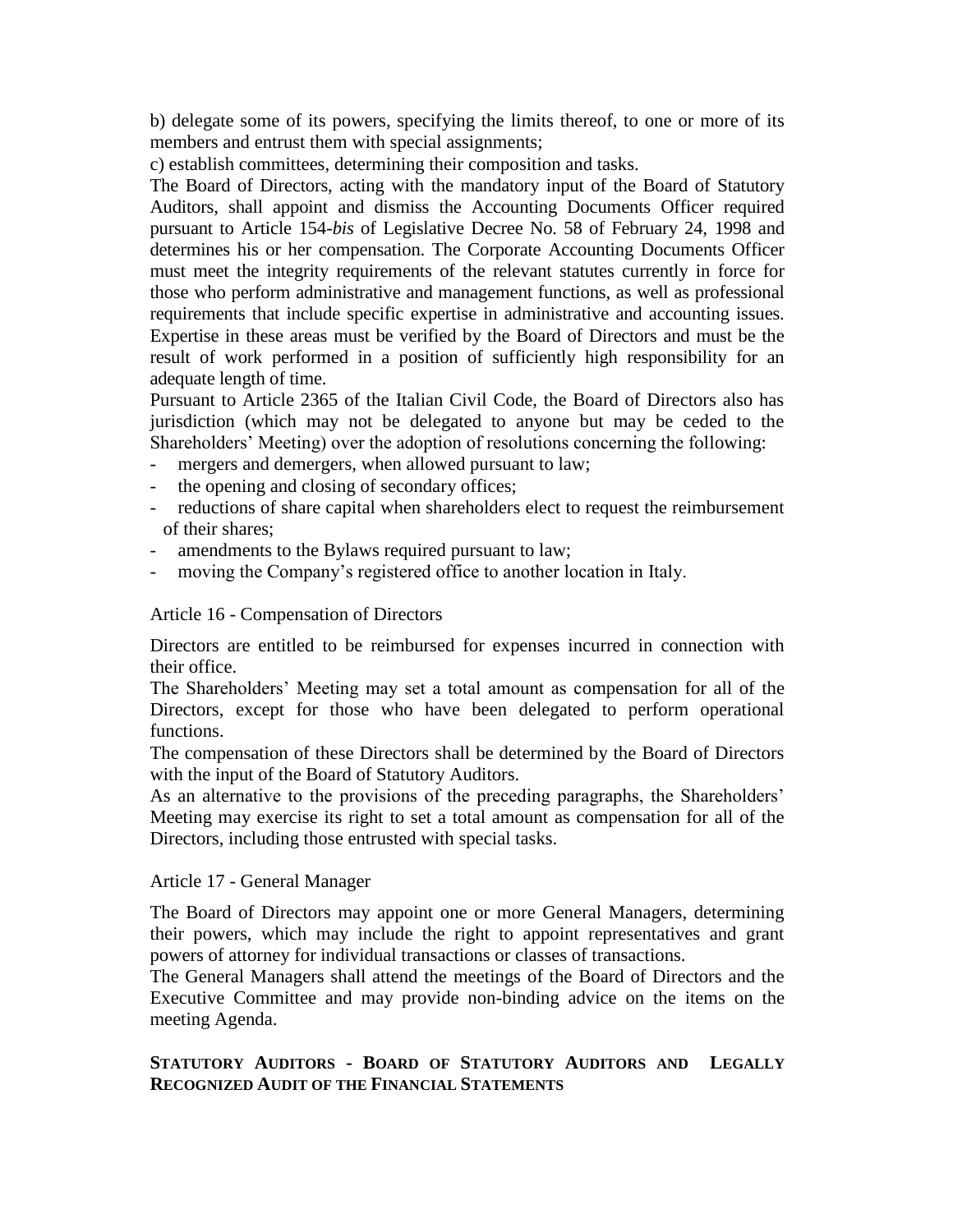Article 18 - Board of Statutory Auditors

The Board of Statutory Auditors comprises 3 (three) Statutory Auditors and 2 (two) Alternates, who are elected for a term of office of 3 (three) years and may be reelected. Statutory Auditors must meet the requirements of the relevant laws currently in force, including those concerning the number of corporate governance posts that may be held concurrently.

Anyone who may be in a position that prevents him or her from being elected or may be otherwise unelectable or does not meet the requirements of professionalism, integrity and independence set forth in the laws currently in force may not serve as a Statutory Auditor and, if elected, shall automatically forfeit their office.

Specifically, insofar as the professionalism requirements are concerned, as set forth (if applicable) in Article 1, Section 3, of Ministerial Decree No. 162 of March 30, 2000, which makes reference to Section 2, Letters b) and c) of the abovementioned Article 1, it shall be understood that "subject matters that are relevant to the Company's business" shall mean those related to the health and medical fields.

The Ordinary Shareholders' Meeting shall elect the Statutory Auditors and their Alternates in the manner specified below, and in compliance with the laws currently in force on gender balance.

Slates of candidates may be filed by shareholders representing at least 2.5% (two point five percent) of the shares that convey the right to vote at Ordinary Shareholders' Meetings, or any other percentage that may apply pursuant to the provisions or guidelines of laws or regulations. The slates must be deposited at the Company's registered office at least 25 (twenty-five) days prior to the date of the first calling of the Shareholders' Meeting on penalty of becoming invalid, without prejudice to any additional disclosure and filing requirements that may be set forth in relevant laws and regulations, including temporary provisions.

The slates shall list in consecutive order the candidates' names, specifying whether each candidate is standing for election as a Statutory Auditor or as an Alternate.

Slates filed with a number equal to or with more than 3 candidates shall be composed by candidates belonging to both genders so that the least represented gender is awarded at least one-fifth of the seats (for the first term of office starting after August 12, 2012) and (thereafter) at least one-third (rounded up) of the candidates running for being elected as Statutory Auditors and at least one-fifth for the first term of office starting after August 12, 2012) and (thereafter) at least onethird (rounded up) of the candidates running for being elected as Alternate.

Each shareholder, shareholders belonging to a shareholders' agreement that meet the requirements of Article 122 of Legislative Decree No. 58/1998, the Company's controlling party, its subsidiaries and joint ventures that qualify as such pursuant to Article 93 of Legislative Decree No. 58/1998 may not file or participate in the filing, directly or through a third party or a nominee, of more than one slate and may not vote for multiple slates. Each candidate can be included on only one slate, on penalty of losing the right to be elected. Votes cast in violation of this requirement will not be attributed to any slate of candidates.

The slates must be accompanied by the following information:

a) The names of the shareholders who are filing the slates, the total percentage interest held;;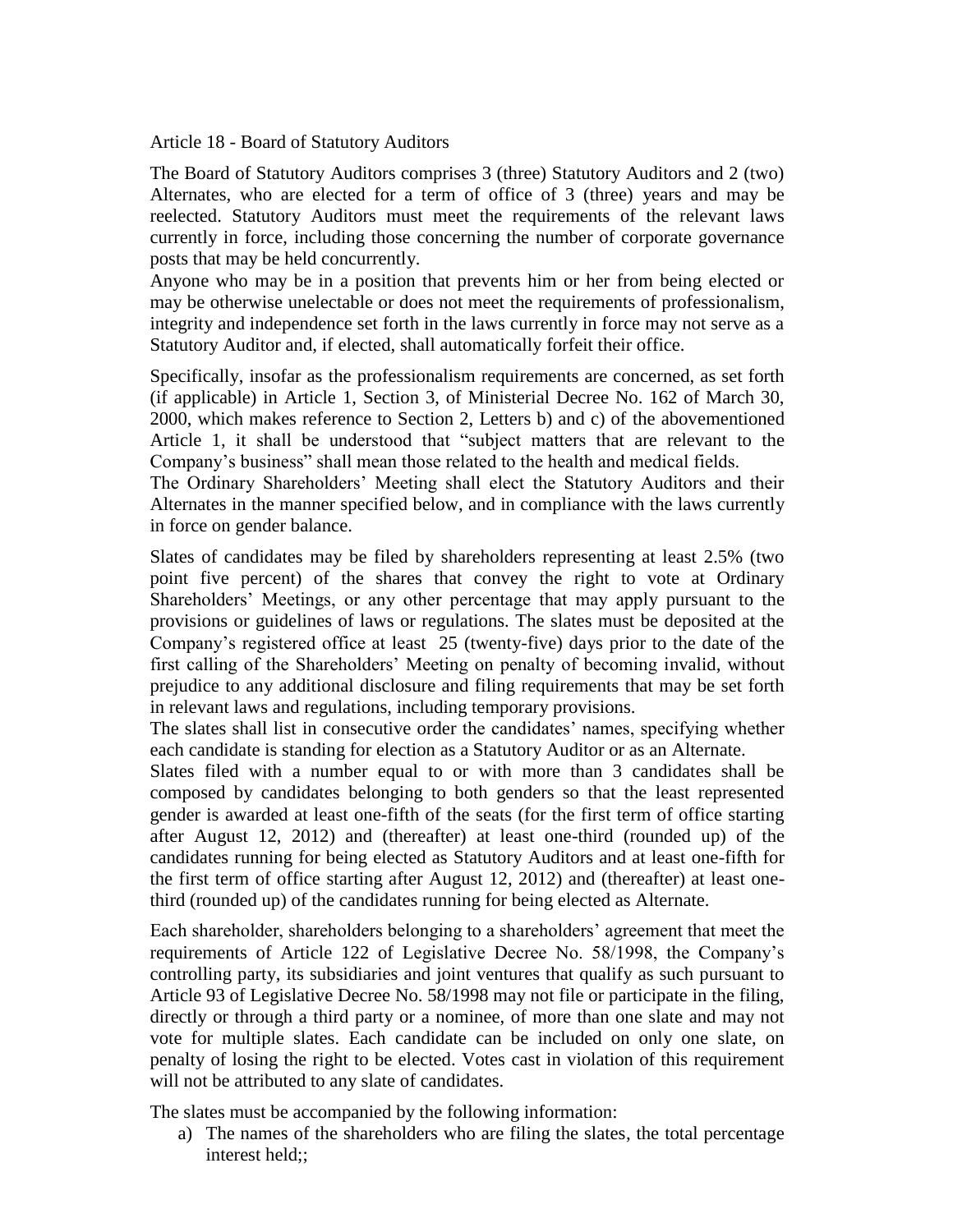- b) An affidavit by the shareholders different from those who hold, jointly or individually, a controlling or relative majority interest attesting that they are not linked with the latter as a result of transactions such as those defined in the relevant laws and regulations currently in force;
- c) Detailed information about the candidates' backgrounds, affidavits by the candidates attesting that they meet statutory requirements and accept the nomination and listings of any management and control posts held by the candidates at other companies.

In addition, a certification issued by an intermediary qualified pursuant to law confirming, at the time when a slate is filed with the Company, the ownership of the number of shares required for eligibility to file a slate must be filed within the deadline required by the regulations governing the publication of the slates by the Company.

If the conditions set forth above are not complied with, the affected slate shall be treated as if it had never been filed.

The results of the balloting shall reflect the following process: the Statutory Auditor candidate listed first in the slate that received the second highest number of votes and that, pursuant to laws and regulations currently in force, is not in any way linked, directly or indirectly, with the shareholders who filed the slate that received the highest number of votes is elected to the post of Chairman of the Board of Statutory Auditors; the candidates listed, respectively, first and second in the slate that received the highest number of votes, as referred to in this paragraph, are elected to the post of Statutory Auditor. Alternate candidates who are listed first in the slates that received the highest and second highest number of votes are elected to the post of Alternate.

If two or more lists receive the same number of votes, a new balloting is held. If the result is again a tie, the slate filed by the shareholders who own the largest percentage interest or, alternatively, the slate filed by the largest number of shareholders shall prevail.

Moreover, if with the manner above described the composition of the Board of Statutory Auditors with reference to the Statutory Auditors, does not comply with the laws currently in force on gender balance, the necessary replacements, in consecutive order, with candidates running for the election as Statutory Auditors from the slate that received the highest number of votes shall be carried out.

If only one slate of candidates is filed, all Statutory Auditors and Alternates are elected from that slate and in compliance with the laws currently in force on gender balance.

If a Statutory Auditor is removed from office, he/she is replaced by an Alternate taken from the same slate as the Statutory Auditor who is being replaced. The replacing Alternate will remain in office until the next Shareholders' Meeting.

If no slates are filed, the Shareholders' Meeting shall adopt the relevant resolutions with the majorities required pursuant to law and in compliance with the laws currently in force on gender balance.

If a Statutory Auditor needs to be replaced, he/she is replaced by an Alternate taken from the same slate as the Statutory Auditor who is being replaced, it being understood that the Chairmanship of the Board of Statutory Auditors must be held by a minority Statutory auditor. It being understood that the composition of the Board of Statutory Auditors shall comply with the laws currently in force on gender balance.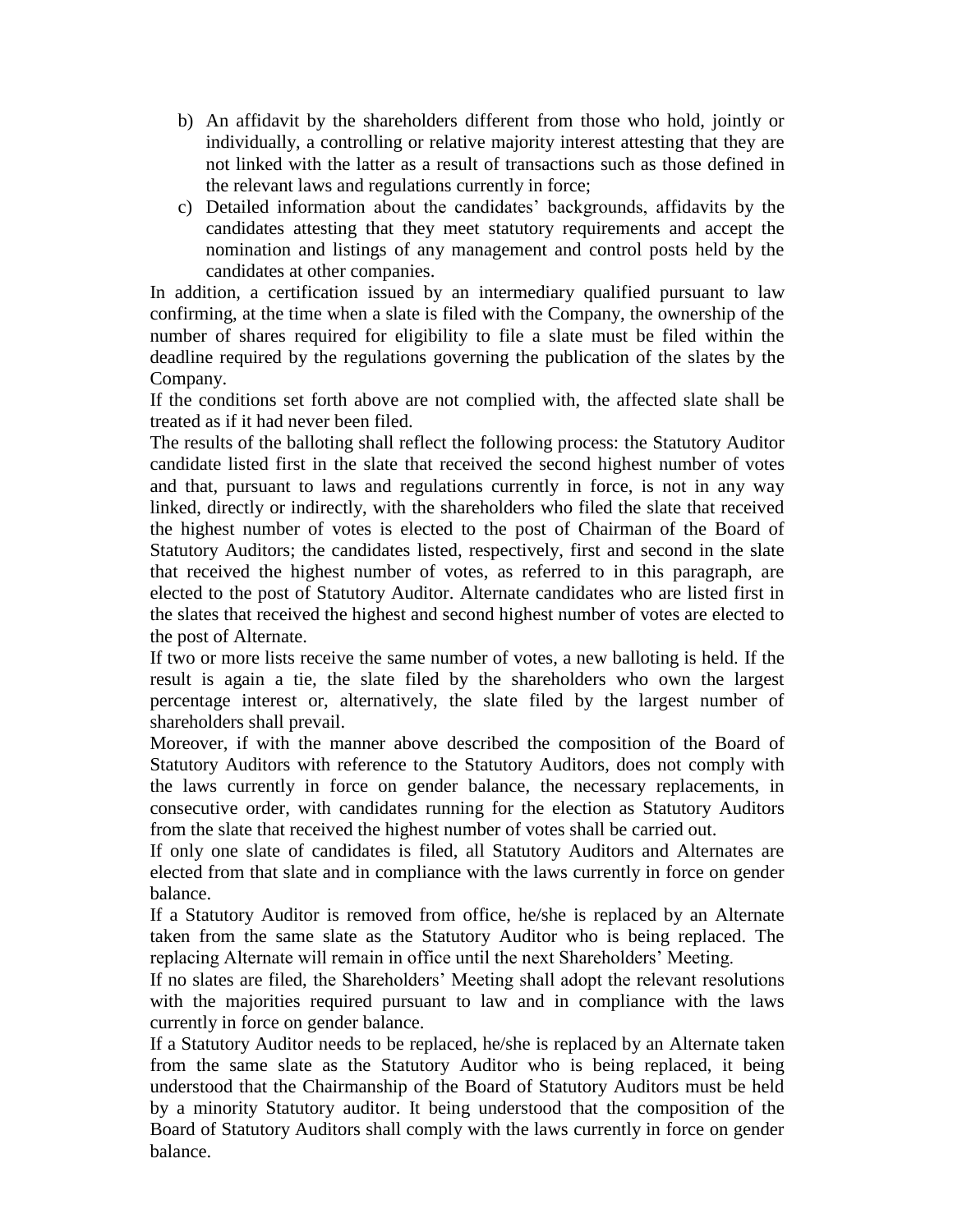When the Shareholders' Meeting needs to elect replacement Statutory Auditors and/or Alternates, it shall proceed as follows: if the Statutory Auditors that need to be replaced had been elected from the majority slate, they shall be elected by a plurality of the votes, without any slate requirements; if, on the other hand, the Statutory Auditors that need to be replaced had been elected from the minority slate, the Statutory Auditors are elected by a plurality of the votes taking them from the slate to which the Statutory Auditors who are being replaced belonged.

If, for any reason, the use of the abovementioned procedures would not result in the replacement of Statutory Auditors designated by minority shareholders, the Shareholders' Meeting shall act by a plurality of the votes. However, in the ballot counting process, the votes cast by shareholders who, based on disclosures provided pursuant to current laws, control, directly or indirectly or jointly with other members of a shareholders' agreement, as defined in Article 122 of Legislative Decree No. 58/1998, a majority of the votes that may be cast at a Shareholders' Meeting and shareholders who control, are controlled by or are subject to joint control by the former shall not be counted.

The replacing procedures mentioned above shall in any case comply with the laws currently in force on gender balance.

The Shareholders' Meeting shall determine the amount of the compensation payable to the members of the Board of Statutory Auditors, in accordance with the laws currently in force.

The Board of Statutory Auditors shall perform the tasks and activities required pursuant to law.

The Statutory Auditors, acting either jointly or independently, may ask the Directors to provide details and clarifications about the information provided to them and, more generally, about the results of the Company's operations or specific transactions, and may at any time carry out inspections and audits and request information, pursuant to law. Moreover, two members of the Board of Statutory Auditors, acting jointly, may convene a Shareholders' Meeting.

The Board of Statutory Auditors shall meet at least once every 90 days.

Meetings of the Board of Statutory Auditors may be held by teleconference or videoconference, provided that all participants can be identified, are able to follow the discussion and participate in real time in the discussion of the items on the Agenda and can receive, transmit and view documents.

Article 19 - Legally Recognized Audit of the Financial Statements

A legally recognized audit of the financial statements shall be performed by independent auditors who are registered with a special professional board and have been retained and operate pursuant to law.

### **LEGAL REPRESENTATION**

Article 20 - Representation of the Company

The Chairman of the Board of Directors is the Company's legal representative vis-àvis third parties and in legal proceedings.

The Deputy Chairman (if one has been appointed), the Managing Directors and any other Directors who have been entrusted with special assignments on terms